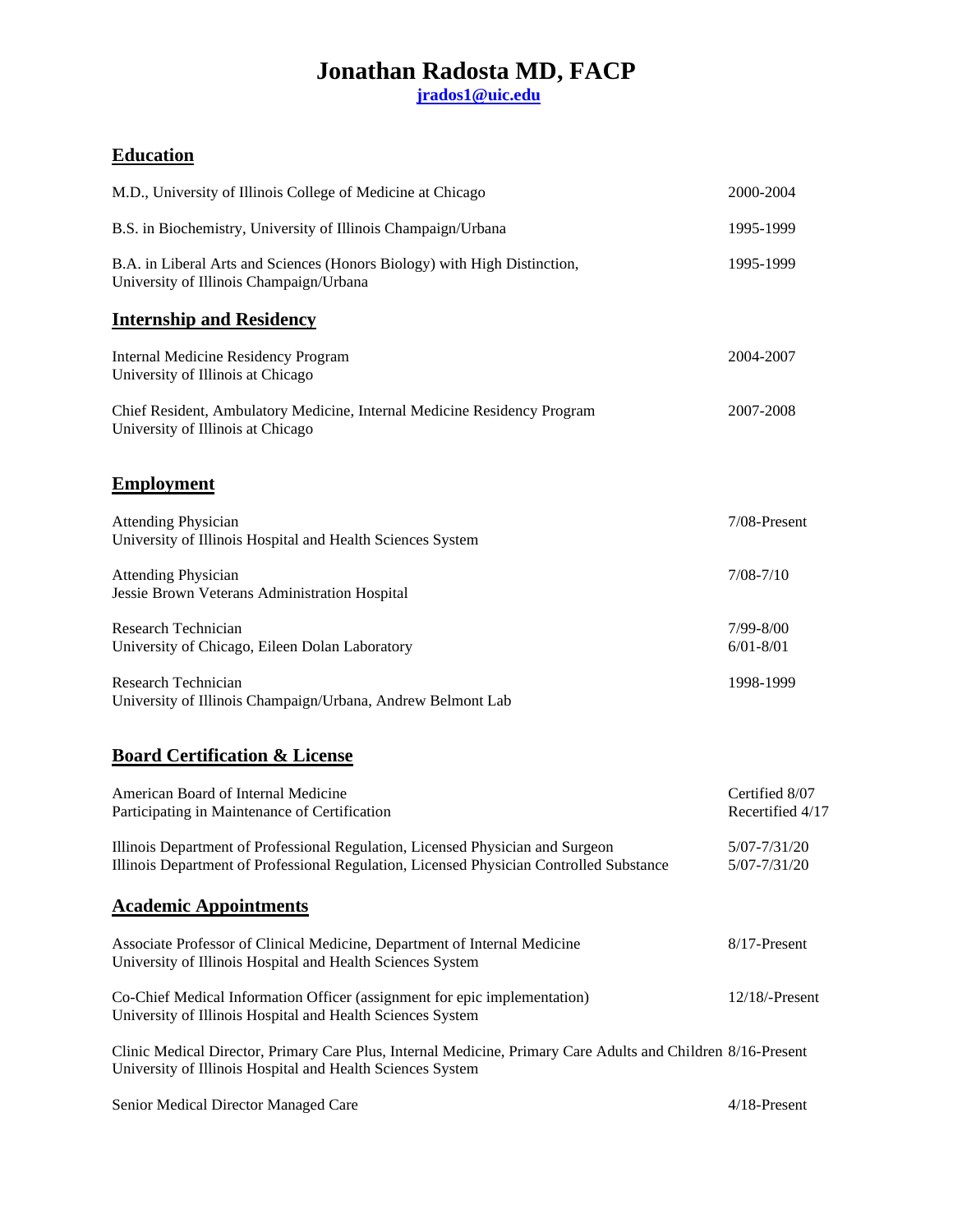**[jrados1@uic.edu](mailto:jrados1@uic.edu)**

University of Illinois at Chicago

| Medical Director Managed Care<br>University of Illinois at Chicago                                                                      | $12/16 - 4/18$ |
|-----------------------------------------------------------------------------------------------------------------------------------------|----------------|
| Associate Program Director, Internal Medicine Residency Program<br>University of Illinois at Chicago                                    | $9/15 - 4/18$  |
| Assistant Professor of Clinical Medicine, Department of Internal Medicine<br>University of Illinois Hospital and Health Sciences System | $4/11 - 8/17$  |
| Associate Chief Quality Improvement, General Internal Medicine<br>University of Illinois Hospital and Health Sciences System            | $8/12 - 1/17$  |
| Clinical Instructor, Department of Internal Medicine<br>University of Illinois Hospital and Health Sciences System                      | $7/18 - 4/11$  |
| Clinical Instructor, Department of Internal Medicine<br>Jessie Brown Veterans Administration Hospital                                   | $7/08 - 7/10$  |

### **Professional Memberships**

| American College of Physicians                        |                  |
|-------------------------------------------------------|------------------|
| Fellow                                                | $11/15$ -Present |
| Member                                                | $7/05 - 11/15$   |
| Clerkship Directors in Internal Medicine, Member      | 2010-2018        |
| Association of Program Directors in Internal Medicine | 2010-2018        |

### **Honors and Awards**

| Chicago Magazine Top Doctors                                                                             | 2018, 2019<br>2020                               |
|----------------------------------------------------------------------------------------------------------|--------------------------------------------------|
| John E. Tulley, MD, UIC General Medicine Attending of the Year Award                                     | 2016-2017                                        |
| Castle Connolly Top Regional Doctors                                                                     | 2014, 2015,<br>2016, 2017,<br>2018, 2019<br>2020 |
| Vitals.com "Patient Choice Award", "Compassionate Doctor Recognition",<br>"On-Time Doctor Award"         | 2014, 2016                                       |
| Certificate of Excellence in Teaching, Internal Medicine Department<br>University of Illinois at Chicago | 2009, 2010                                       |
| New Attending of the Year, Internal Medicine Department<br>University of Illinois at Chicago             | 2009                                             |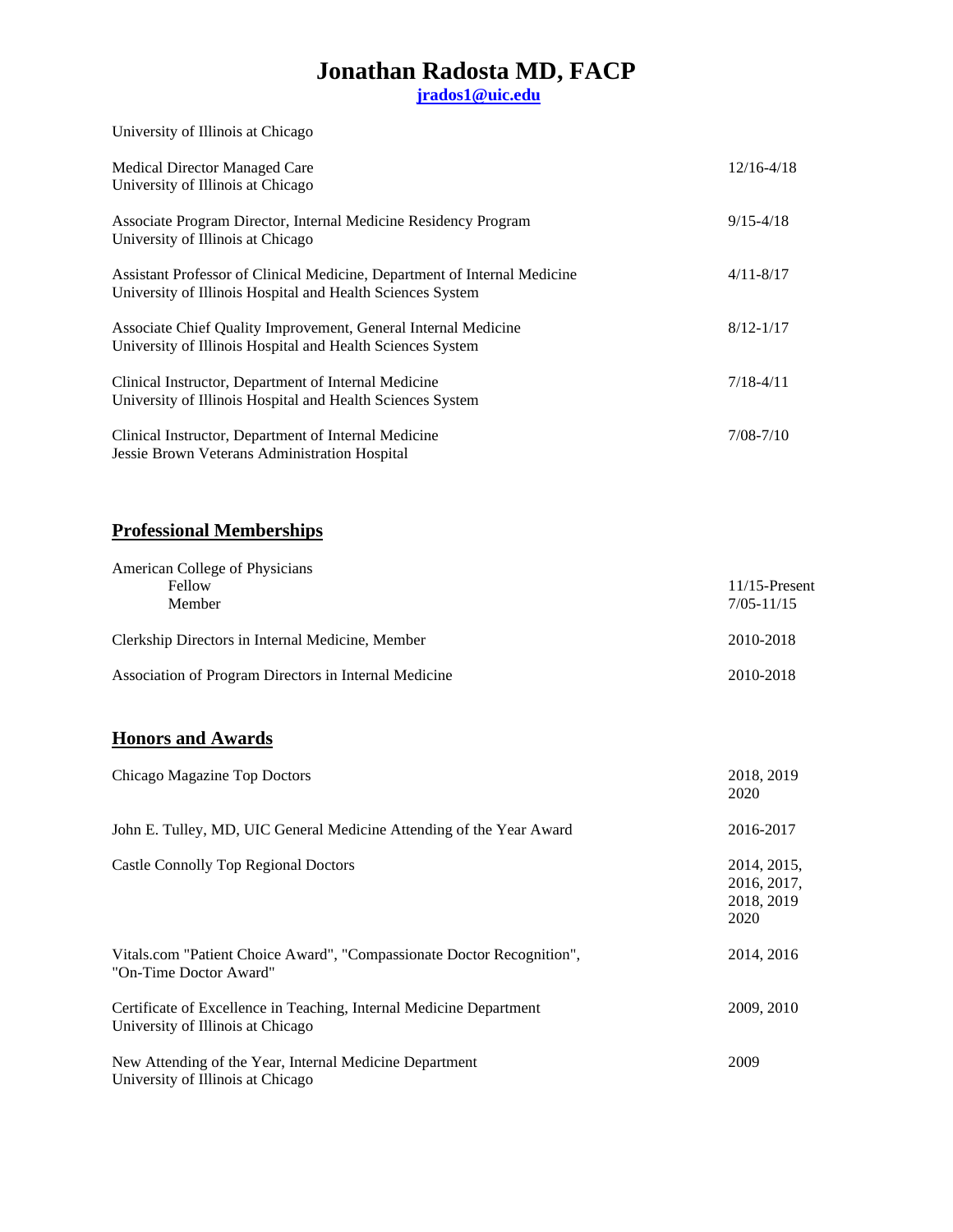**[jrados1@uic.edu](mailto:jrados1@uic.edu)**

| Above and Beyond Award, College of Medicine Mentor Program<br>University of Illinois at Chicago | 2008      |
|-------------------------------------------------------------------------------------------------|-----------|
| Kudos Award, Essentials of Clinical Medicine I-II Faculty Tutor                                 | 2008.2009 |

University of Illinois at Chicago

### **Service**

| University of Illinois at Chicago College of Medicine                                                  |                |
|--------------------------------------------------------------------------------------------------------|----------------|
| University of Illinois College of Medicine M3/M4 Subcommittee                                          | $7/13 - 6/17$  |
| University of Illinois College of Medicine Gold Humanism Honor Society Selection Committee             | 2012-2018      |
| Assistant Program Director, Internal Medicine Residency                                                | $7/08 - 11/15$ |
| Assistant Clerkship Director, M3 Internal Medicine Clerkship                                           | $7/12 - 4/18$  |
| Site Director, M3 Internal Medicine Clerkship, University of Illinois Hospital                         | $7/10 - 7/12$  |
| Site Director, M3 Internal Medicine Clerkship, Jesse Brown VA Hospital                                 | $7/08 - 7/10$  |
| Bridging the Gap Residency Program Director Panel, Speed Dating                                        | 10/14          |
| ACP Northern Illinois Associate Day Poster Presentation Judge                                          | 10/14          |
| Faculty Advisor, M1-M4 Students                                                                        | $7/09 - 6/19$  |
| Fellow, Honors College, University of Illinois at Chicago (undergraduate)                              | $7/08 - 7/13$  |
| Mentor, Internal Medicine Underrepresented Minority Program, Department of Internal Medicine 7/13-6/14 |                |
| <b>Mock Residency Interviews</b>                                                                       | $8/07 - 2/09$  |
| Residency Interviews, Internal Medicine Residency, University of Illinois at Chicago                   | $7/07 - 6/19$  |
| Medical School Interviews, University of Illinois at Chicago College of Medicine                       | $7/08 - 7/14$  |
| Community Health Student Run Free Clinic Volunteer                                                     | 2000-2013      |

University of Illinois Hospital and Health Sciences System

| University of Illinois Health Co-Chief Medical Information Officer (Epic Implementation) | $12/18$ -Present |
|------------------------------------------------------------------------------------------|------------------|
| University of Illinois Health Physician Champion Epic Implementation - Outpatient        | $12/18$ -Present |
| University of Illinois Health Laboratory Practices and Utilization Committee             | $6/18$ -Present  |
| University of Illinois Health Physician Informatics Group                                | $5/18 - 3/20$    |
| University of Illinois Health Medical Staff Executive Committee - Delegate               | $11/17$ -Present |
| University of Illinois Health Joint Commission Ambulatory Escort                         | 9/19             |
| University of Illinois Health Pharmacy Nursing Operations Committee                      | $6/18 - 12/18$   |
| University of Illinois Health Reporting Provider Related Patient Experience Scores       | $12/17 - 9/18$   |
| University of Illinois Health 3i Selection Committee                                     | $3/17 - 9/17$    |
| University of Illinois Hospital Meaningful Use Champion                                  | $1/14 - 1/17$    |
| UI Health Plus Clinical Leadership Committee                                             | $5/14 - 2/15$    |
| UI Health Plus Quality Committee                                                         | $9/14 - 2/15$    |
| <b>UI Health Plus Care Coordination Sub-Committee</b>                                    | $7/14 - 2/15$    |
| UI Health Ambulatory Data Mart Planning Committee                                        | $7/14 - 7/15$    |
| University of Illinois Health Science Reorganization Task Force                          | 1/14             |
| University of Illinois Hospital Throughput Committee                                     | 2011-2013        |
| <b>UIC ECM Advisory Committee</b>                                                        | 2011-2014        |
| Internal Medicine House staff Clinical Competency Committee                              | 2007-2018        |
| <b>Internal Medicine Program Evaluation Committee</b>                                    | 2009-2018        |
| Academic Internal Medicine Quality Improvement                                           | 2007-2017        |
| Department of Medicine Outpatient Care Center Administrative Committee                   | 2007-Present     |
| University of Illinois Hospital Computerized Order Entry Champion                        | 2013-2014        |
| University of Illinois Hospital Computerized Order Entry Working Group                   | 2011-2013        |
| University of Illinois Hospital Medical Staff Executive Committee Alternate Delegate     | 2010-2011        |
| University of Illinois Internal Medicine ACO planning Committee                          | 2010-2012        |
| University of Illinois e-Prescribing End User Task Force                                 | 2010-2012        |
| <b>Outpatient Medication Reconciliation Committee</b>                                    | 2007-2008        |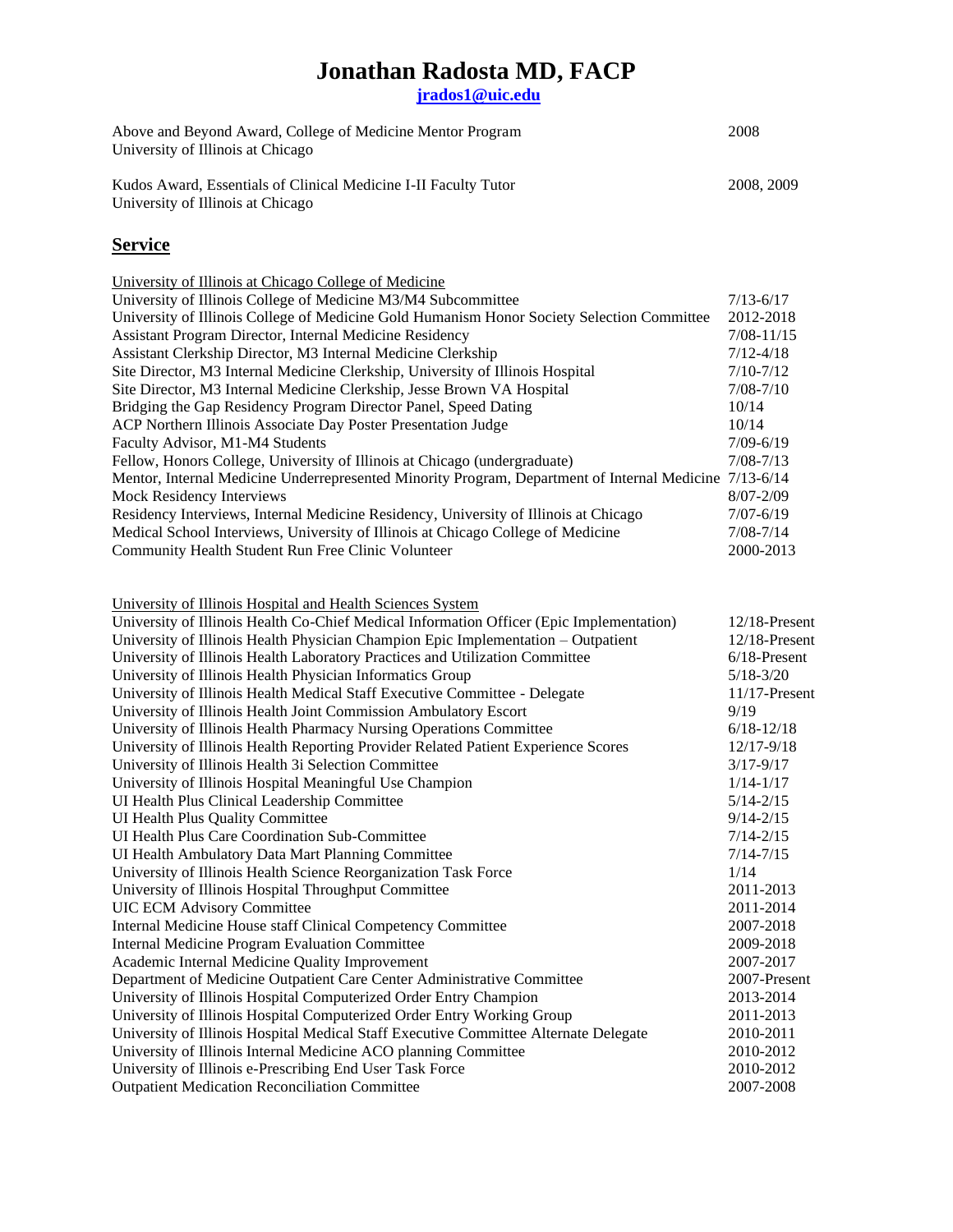**[jrados1@uic.edu](mailto:jrados1@uic.edu)**

## **Teaching Activities**

| Attending Physician, General Medicine Clinic<br>University of Illinois Hospital and Health Sciences System<br>4-8 hours per week teaching Ambulatory Medicine in our General Medicine Resident Clinic                                                                                                                             | $7/08 - 2/19$                       |
|-----------------------------------------------------------------------------------------------------------------------------------------------------------------------------------------------------------------------------------------------------------------------------------------------------------------------------------|-------------------------------------|
| Attending Physician, Internal Medicine Ward Service<br>University of Illinois Hospital and Health Sciences System<br>1-3 months per year teaching Inpatient Medicine on our General Medicine Ward Service<br>Team of 2 M3's, 2 M4 Sub-Intern's, 2 Intern's, 1 Senior Resident, 1 Teaching Senior Resident                         | $7/08 - 6/19$                       |
| Faculty Preceptor Intern Clinical Judgment Exam<br>University of Illinois at Chicago, College of Medicine                                                                                                                                                                                                                         | $10/14 - 10/18$                     |
| Faculty Preceptor Intern Clinical Judgment Exam<br>University of Illinois at Chicago, Internal Medicine Residency                                                                                                                                                                                                                 | 6/15, 6/16, 6/17                    |
| ACP Illinois Chapter SEP Module Moderator                                                                                                                                                                                                                                                                                         | 11/5/11                             |
| Lecturer Internal Medicine Residency, University of Illinois at Chicago Internal Medicine Residency<br>"Approach to Headache" given on 3/24/10, 6/25/13, 4/16/15, 4/11/16<br>"General Medicine MKSAP" given on 6/1/09<br>"Approach to Depression" 4/16/09<br>"Men's Health" 10/15-11/15 - small group lecture given every 2 weeks |                                     |
| Lecturer M3 Internal Medicine Clerkship - Ambulatory Medicine lecture<br>"Drugs of Abuse" lecture given once a month                                                                                                                                                                                                              | $7/07 - 4/18$                       |
| Introduction to Patient Care Faculty Preceptor (initially titled Longitudinal Primary Care)<br>University of Illinois at Chicago College of Medicine<br>Work 1:1 with M1 and M2 student focused on improving history taking skills                                                                                                | $7/08 - 7/17$                       |
| Essentials of Clinical Medicine I-II Faculty Tutor<br>University of Illinois at Chicago College of Medicine<br>Work with a group of 12-15 students 10-15 times per year for 2-3 hours per session<br>Focused on improving communication, history taking                                                                           | 2015-2017<br>2012-2014<br>2008-2010 |
| <b>Essentials of Clinical Medicine Practicum Faculty Preceptor</b><br>University of Illinois at Chicago College of Medicine<br>Worked with a group of 3-5 students for 1-2 weeks 3 times a year to improve taking and presenting H&P                                                                                              | $7/06 - 6/19$                       |
| <b>Patient Care</b>                                                                                                                                                                                                                                                                                                               |                                     |
| Attending Physician, General Medicine Wards, 4-10 weeks per year<br>University of Illinois Hospital and Health Sciences System                                                                                                                                                                                                    | $7/08 - 6/19$                       |
| Attending Physician, General Internal Medicine Resident Clinic, 4-8 patient contact hours<br>per week, University of Illinois Hospital and Health Sciences System                                                                                                                                                                 | $7/08 - 6/19$                       |
| Attending Physician, Primary Care Plus, 8-16 patient contact hours per week<br>University of Illinois Hospital and Health Sciences System                                                                                                                                                                                         | 7/08-Present                        |

#### **Research Interests**

Quality Improvement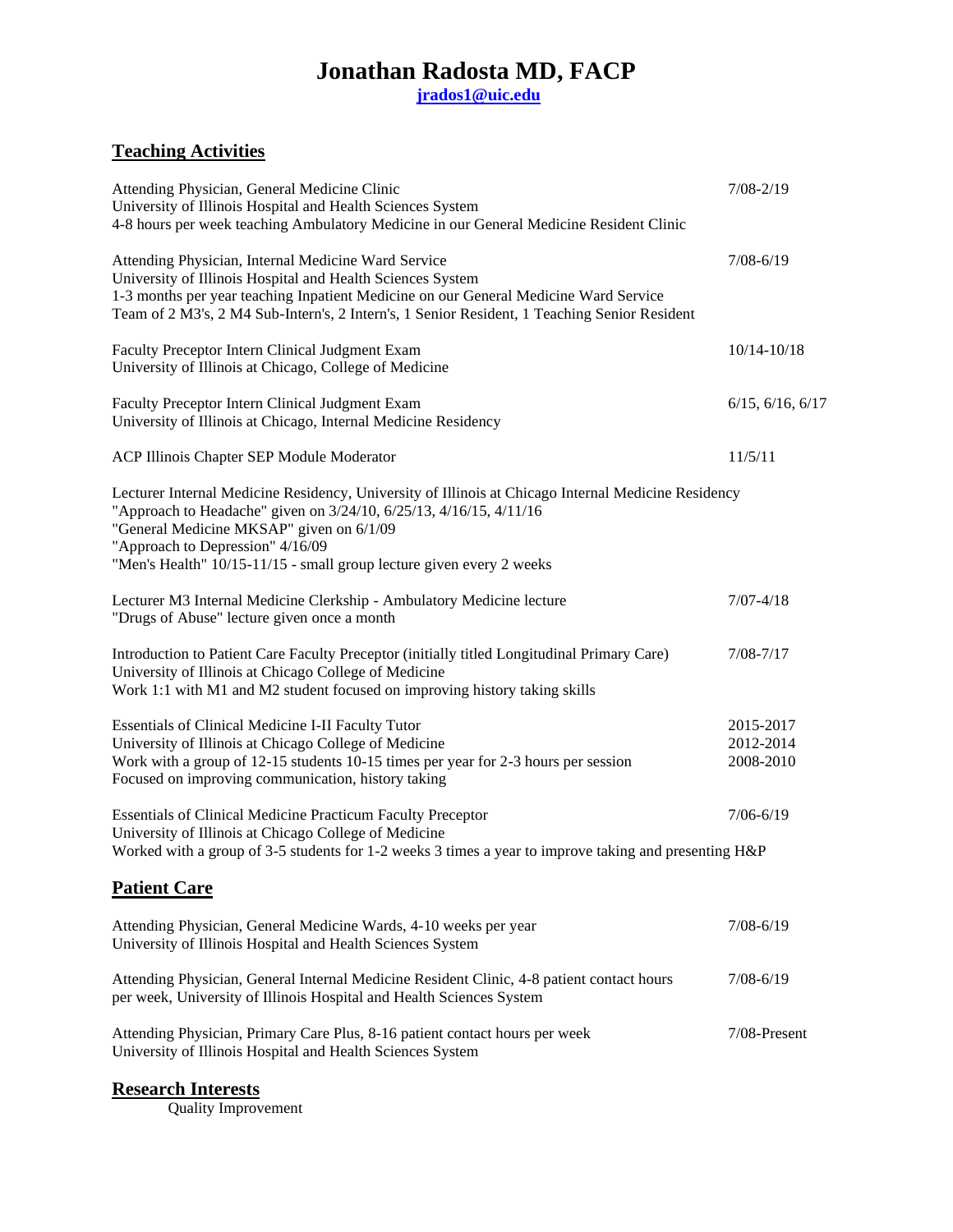**[jrados1@uic.edu](mailto:jrados1@uic.edu)**

Medical Error Reporting Colon Cancer Screening Diabetic Retinopathy Telehealth Screening Co-Investigator The CAPTURE Study: Validating a Unique COPD Case Finding Tool in Primary Care

#### **Publications**

The impact of educational interventions on antibiotic prescribing for acute upper respiratory tract infections in the ambulatory care setting: a quasi-experimental study. Journal of the American College of Clinical Pharmacy.

Dolan, N.C., Ramirez-Zohfeld, V., Rademaker, A.W., Ferreira, M.R., Galanter, W.L., Radosta, J., Eder, M., Cameron, K.A. (2015). The effectiveness of a physician-only and physician-patient intervention on colorectal cancer screening discussions between providers and African American and Latino patients. Journal of General Internal Medicine, 30: 1780-1787.

[Boike JR, Bortman JS, Radosta JM, Turner CL, Anderson-Shaw L, Centomani NM, Chamberlin WH, Mayer D,](about:blank) [McDonald T, Goldstein JL.](about:blank). Patient Safety Event Reporting Expectation: Does it Influence Residents' Attitudes and Reporting Behaviors? J Patient Saf. Jun;9(2):59-67, 2013

Dolan, M.E., Posner, M.C., Karrison, T., Radosta, J., Steinberg, G., Bertucci, D., Vuyasin L., and Ratain, M.J. Determination of the optimal modularity dose of  $O^6$ -benzylguanine in patients with surgically resectable tumor. Clinical Cancer Research, 8:2519-2523, 2002

#### **Abstracts/Posters/Presentations**

Mudreac, A., Sreedhar, R., Radosta, J. Effectiveness of Quality Improvement Interventions to Increase Influenza Vaccination Rates. UI Health Quality & Safety Fair, Chicago, Illinois. October 2019. First Place Winner – Systematic Intervention Category \$500

Craddock K, Molino ST, Stranges PM, Suda KJ, Kannampallil T, Radosta J, Hickner J, Shapiro NL, Bleasdale SC, and Gross AE. Impact of educational interventions on antibiotic prescribing for acute upper respiratory tract infections in the ambulatory care setting. *J Am Coll Clin Pharm* 2018;1(2):122-353.

Craddock, K., Molino, S., Stranges, P., Suda, K., Kannampallil, T., Radosta, J., Hickner, J., Shapiro, N., Bleasdale, S., Gross, A. (2018). Impact of Educational Interventions on Antibiotic Prescribing for Acute Upper Respiratory Tract Infections In the Ambulatory Care Setting. American College of Pharmacy Annual Meeting, Seattle, Oregon. October 2018.

Craddock, K., Molino, S., Stranges, P., Suda, K., Kannampallil, T., Radosta, J., Hickner, J., Shapiro, N., Bleasdale, S., Gross, A. (2018). Impact of Educational Interventions on Antibiotic Prescribing for Acute Upper Respiratory Tract Infections In the Ambulatory Care Setting. ID Week 2018. San Francisco, California. October 2018.

Best Cancer Research Poster Presentation Award, Society of General Internal Medicine Annual Meeting, Cameron, K.A., Ramirez-Zohfeld, V., Dolan, N.C., Ferreira, M.R., Radosta, J., Galanter, W.L., Eder, M., Wolf, M.S., Liu, D., Rademaker, A. Do knowledge gains translate into behavior change? Pairing physician-directed and point-ofcare patient education strategies to increase colorectal cancer knowledge and screening completion. Toronto, Ontario, Canada. April, 2015

Cameron, K.A., Ramirez-Zohfeld, V., Dolan, N.C., Ferreira, M.R., Radosta, J., Galanter, W.L., Eder, M., Wolf, M.S., Liu, D., Rademaker, A. (2015). Do knowledge gains translate into behavior change? Pairing physiciandirected and point-of-care patient education strategies to increase colorectal cancer knowledge and screening completion. Journal of General Internal Medicine, 30, Supplement 2, S141.